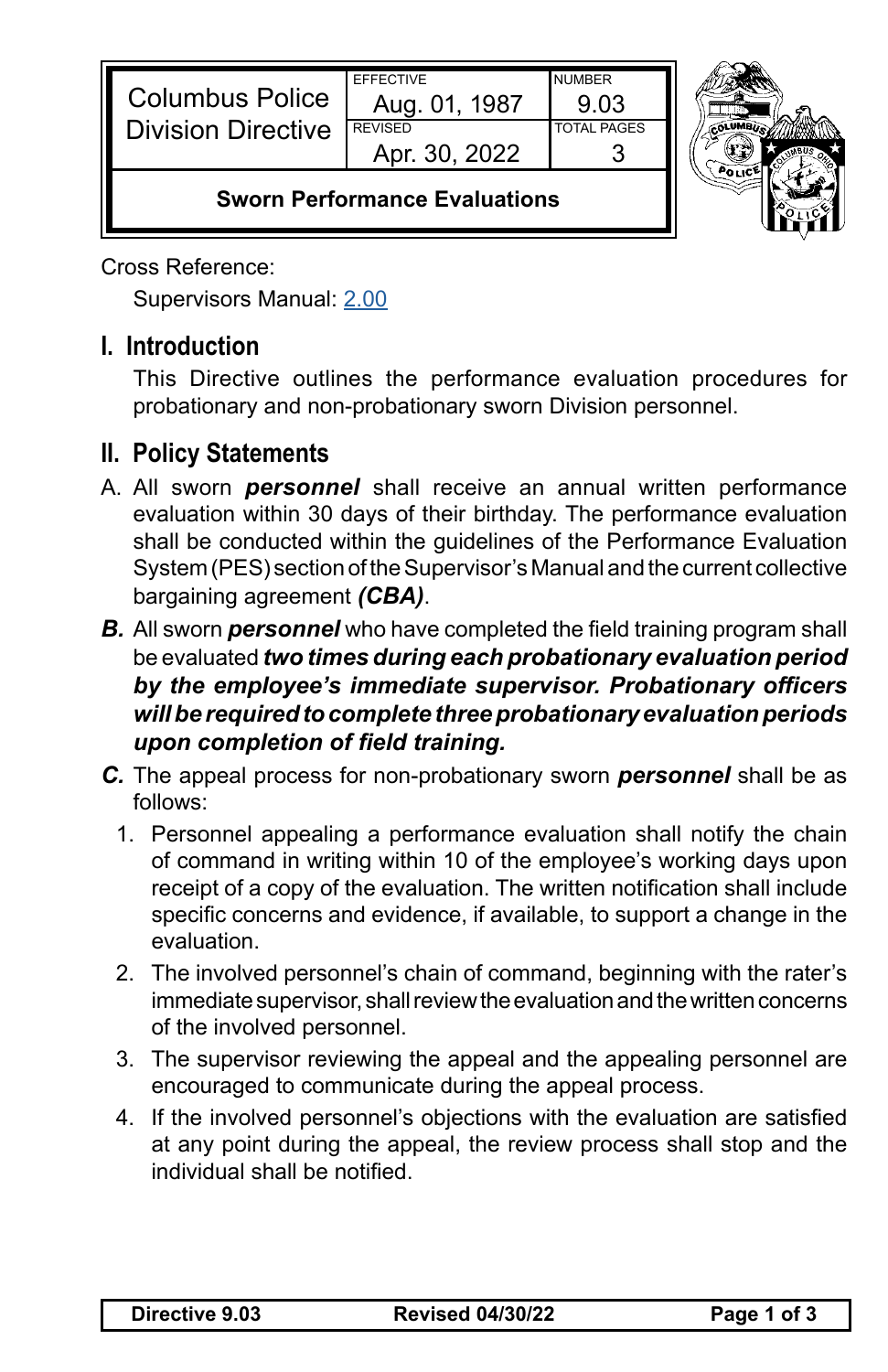## **III. Procedures**

- A. Non-Probationary Sworn Employee Evaluations
	- 1. *Human Resources (HR)*
		- a. At least 120 days prior to an employee's birthday, advise the employee's immediate supervisor that a 90-Day Performance Evaluation Notice, form J-10.128, needs to be completed.
		- b. Upon receipt of a completed 90-Day Performance Evaluation Notice, file the form in the employee's *M*aster *P*ersonnel *F*ile.
		- c. At least 14 days prior to an employee's birthday, advise the employee's immediate supervisor of the need to complete the Sworn Employee Performance Evaluation, form U-10.104.
		- d. Upon receipt of a completed Sworn Performance Evaluation form, file the form in the employee's *M*aster *P*ersonnel *F*ile.
		- e. Maintain completed evaluation forms in the employee's master personnel file in compliance with the current *CBA*.
	- 2. Immediate Supervisor
		- a. Complete the 90-Day Performance Evaluation Notice at least 90 days before the employee's annual evaluation.
			- (1) When the employee is rated as "No Development Needed":
				- (a) Complete the form.
				- (b) Have the employee sign the form and provide a copy to the employee.
				- (c) Forward the original form to *HR*.
			- (2) When the employee is rated as "Development Needed" in any performance category:
				- (a) Advise the employee of the area(s) needing development, and document the area(s) on the 90-Day Performance Evaluation Notice.
				- (b) Develop a plan of action with the employee to bring the work performance to an acceptable level.
				- (c) Complete the Plan of Action, form J-10.129.
				- (d) Have the employee sign both forms, and provide copies to the employee.
				- (e) Forward the original forms through the chain of command to *HR*.
				- (f) Ensure the plan of action is followed by the employee.
		- b. Complete the Sworn Performance Evaluation form in compliance with the PES guidelines at least 90 days after the employee's 90-Day Evaluation Notice.
		- c. During the performance appraisal, supervisors should review the information in the Personnel Database with the employee to ensure their home address, phone number, and emergency contact information is accurate. If inaccuracies are discovered, the employee should be referred to *HR* to update their personal information. Additionally, supervisors